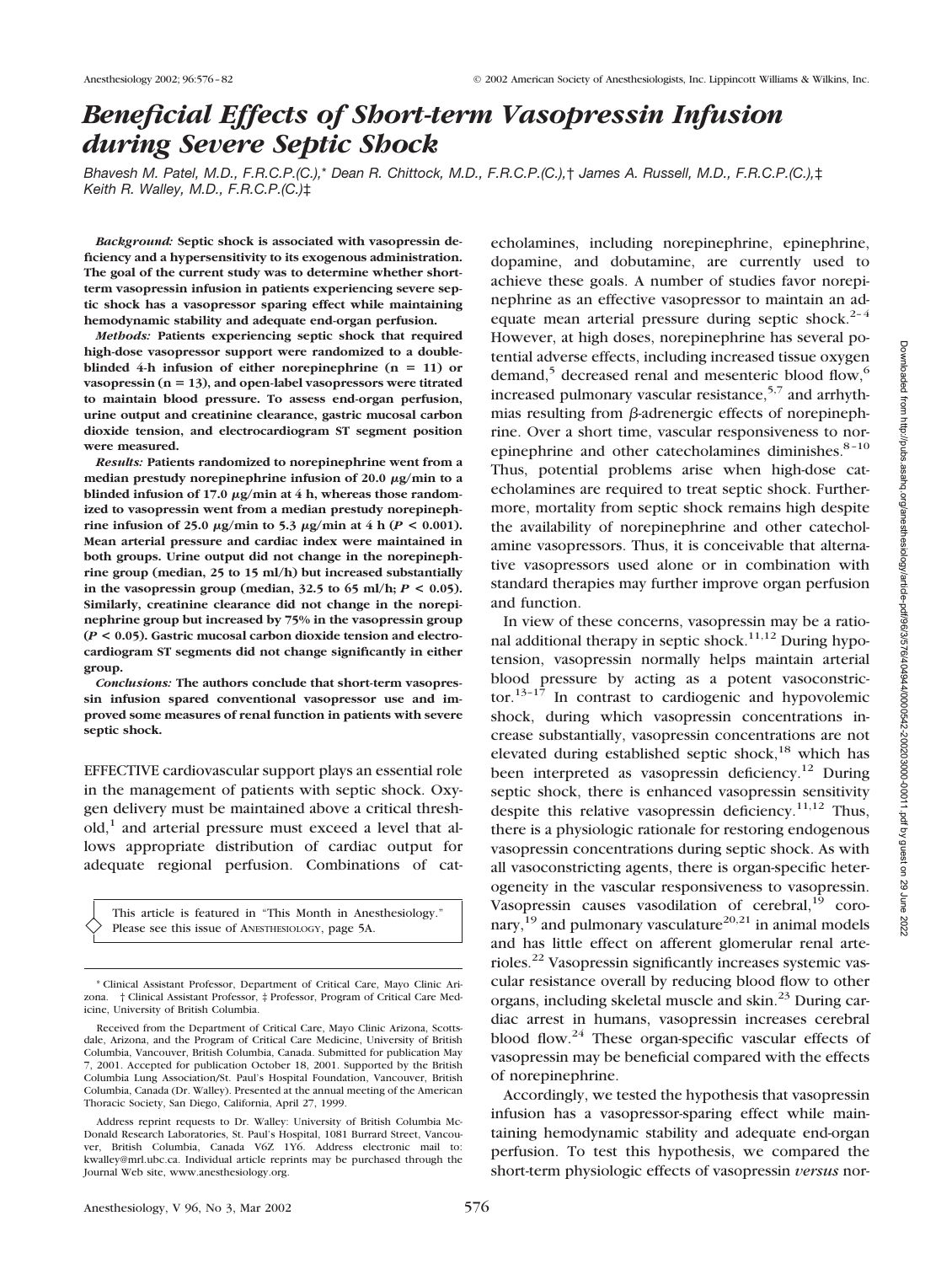Core temperature greater than 38.4°C or less than 36°C Tachycardia greater than 90 beats/min Tachypnea greater than 20 breaths/min or  $Paco<sub>2</sub>$  less than 32

mmHg or if ventilated for an acute process

Leukocyte count greater than 12,000 cells/mm<sup>3</sup> or less than 4,000 cells/mm<sup>3</sup> or greater than 10% circulating immature neutrophils Suspected or proven infection

 $Paco<sub>2</sub> =$  arterial carbon dioxide tension.

epinephrine in patients who had hyperdynamic septic shock requiring high-dose vasopressors. The study drug (either vasopressin or norepinephrine) was titrated to maintain mean arterial pressure while we measured cardiac index and surrogate markers of specific organ perfusion, including urine output and creatinine clearance (renal), gastric-arterial carbon dioxide tension  $(P_{CO_2})$ gradient (gastric), and ST segment changes (heart).

### **Materials and Methods**

Our goal was to determine whether short-term vasopressin infusion in patients experiencing severe septic shock has a vasopressor-sparing effect while maintaining hemodynamic stability and adequate end-organ perfusion using a prospective, double-blind, randomized, controlled study design. Either vasopressin or norepinephrine was infused for 4 h in patients with severe septic shock who required high-dose vasopressors despite adequate fluid resuscitation. This study was approved by the ethical review boards of St. Paul's Hospital and Vancouver Hospital. Informed consent was obtained from the next of kin before study enrollment. Studies were conducted in the multidisciplinary intensive care units of these two university-affiliated tertiary care hospitals.

## *Inclusion Criteria*

Patients with severe septic shock were recruited if they fulfilled the diagnosis of sepsis plus end-organ dysfunction unrelated to the primary septic focus, were adequately volume resuscitated, were on high-dose vasopressors, and had a pulmonary artery catheter in place. All patients were required to have a cardiac index greater than  $2.01 \cdot \text{min}^{-1} \cdot \text{m}^{-2}$ . Sepsis was defined using standard criteria (table 1),<sup>25</sup> which, together with endorgan dysfunction, define septic shock. Adequate volume resuscitation was defined as 500 ml crystalloid bolus or 250 ml 5% albumin (or other equivalent colloid) and pulmonary capillary wedge pressure greater than 12 mmHg, failing to reverse hypotension and vasopressor requirement. High-dose vasopressor support was defined as follows: norepinephrine dose (micrograms per minute) plus epinephrine dose (micrograms per minute) plus dopamine dose divided by 4 (micrograms per kilogram per minute) greater than 5 for a minimum of 1 h. These criteria fulfill the definition of septic shock<sup>25</sup> and

approximately correspond to severe cardiovascular failure as defined by the Sequential Organ Failure Assessment score.<sup>26</sup>

### *Exclusion Criteria*

Patients were excluded if they were pregnant, had a hypersensitivity to exogenously administered vasopressin or norepinephrine, had acute coronary artery disease present or suspected, had acute mesenteric ischemia present or suspected, had severe hyponatremia (serum sodium  $\leq$  125 mm) not responding to water restriction, or if the patient had Raynaud phenomenon, systemic sclerosis, or a vasospastic diathesis.

#### *Measurements*

All patients were mechanically ventilated, had ST segments monitored, had a systemic arterial catheter to measure mean arterial pressure, and had a pulmonary artery catheter to measure pulmonary artery pressure, pulmonary artery occlusion pressure, and thermodilution cardiac output in triplicate. Systemic vascular resistance index was calculated as the mean systemic arterial pressure minus right atrial pressure divided by cardiac index. Pulmonary vascular resistance index was calculated as the mean pulmonary artery pressure minus pulmonary artery occlusion pressure divided by cardiac index.

We measured gastric mucosal  $P_{CO_2}$  using a nasogastric tonometer (Tonometrics, Worcester, MA) after the correct position of the tonometer in the stomach was confirmed by radiography. The tonometer balloon was filled with 2.5 ml normal saline at room temperature 60 min before measurement. After this 60-min equilibration time, the saline sample was removed from the tonometer. The first 1 ml was discarded as catheter dead space, and blood gas analysis (IL-482; Radiometer, Copenhagen, Denmark) was performed on the remainder. P $co<sub>2</sub>$  measurements were temperature corrected to 37°C. Note that body temperature did not change during the course of this 4-h study. In four patients an automated gas tonometer system was used. The gradient between gastric mucosal and arterial Pco<sub>2</sub>,  $\Delta P_{\rm g-a}$ co<sub>2</sub>, was calculated as gastric mucosal P $\infty$ <sub>2</sub> minus arterial P $\infty$ <sub>2</sub>. Histamine receptor antagonists, which have no effect on the reproducibility of  $\Delta P_{g_2}$ co<sub>2</sub>, were not routinely used.<sup>27</sup>

Urine output per hour was averaged over 4 h before the study, and the repeat measure was averaged over 4 h during study drug infusion. Simultaneously in blood and in a 4-h urine collection, we measured creatinine, sodium, and osmolality at baseline and after the 4-h study drug infusion. Serum vasopressin concentration was measured using a radioimmunoassay.28

### *Patients*

Twenty-four patients were enrolled. The etiology of septic shock was documented infection in 22 patients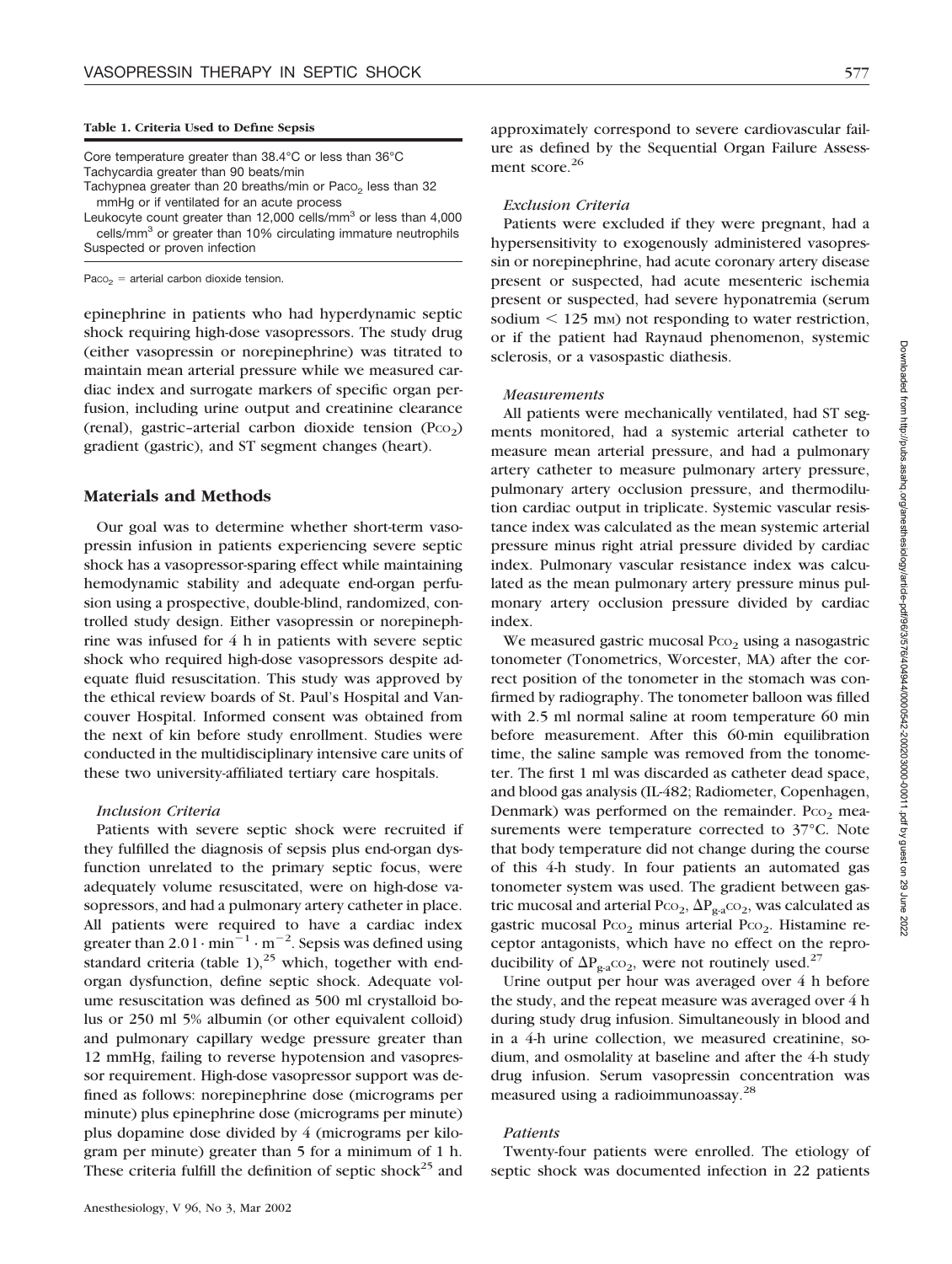| Variable                                                         | Norepinephrine<br>Group<br>$(n = 11)$ | Vasopressin<br>Group<br>$(n = 13)$ | P Value |
|------------------------------------------------------------------|---------------------------------------|------------------------------------|---------|
| Age (yr)                                                         | 68 [58, 75]                           | 68 [58, 70]                        | 0.89    |
| % Female                                                         | 27                                    | 23                                 | 0.81    |
| <b>APACHE II</b>                                                 | 24 [19, 30]                           | 22 [20, 27]                        | 0.75    |
| Norepinephrine at baseline<br>$(\mu q/min)$                      | 20.0 [19.0, 26.4]                     | 25.0 [20.0, 37.3]                  | 0.35    |
| Dopamine at baseline<br>$(\mu a \cdot k a^{-1} \cdot m in^{-1})$ | $2.7$ [1, 3.5]                        | $2.5$ [0, 5.3]                     | 0.91    |
| Gram-positive cultures (%)                                       | 64                                    | 46                                 | 0.39    |
| Gram-negative cultures (%)                                       | 36                                    | 38                                 | 0.92    |
| Site of infection (%)                                            |                                       |                                    |         |
| Lung                                                             | 55                                    | 54                                 | 0.97    |
| Abdomen                                                          | 18                                    | 31                                 | 0.48    |
| Other                                                            | 27                                    | 13                                 | 0.37    |

**Table 2. Baseline Comparison between the Vasopressin and Norepinephrine Groups**

Values are median [25th percentile, 75th percentile], unless otherwise stated. *P* value refers to difference between the norepinephrine and vasopressin groups.

(table 2). One patient with pancreatitis and a second patient postoperatively after bowel infarction had suspected infection but did not have positive cultures. Patients had severe septic shock with very high Acute Physiology and Chronic Health Evaluation II scores  $(25 \pm 7)$  and high norepinephrine infusion rates at baseline (table 2).

# *Protocol*

An initial set of measurements was taken. Patients were then randomized, using a computer-based procedure, to receive an infusion of either vasopressin or norepinephrine in a double-blind fashion for 4 h. During the initial 60 min of this 4-h infusion protocol, the study drug was titrated (infusion increased by 7 ml/h every 5–10 min), and the prestudy vasopressor agent (in all cases this was norepinephrine) was titrated down to maintain mean arterial pressure constant at a level determined by the attending intensive care physician. All other medications were held constant, dobutamine infusions were not adjusted, and mechanical ventilator settings and positive end-expiratory pressure were not changed. If the patient deteriorated while on the study drug, then unblinding of the study drug infusion was allowed at any time. However, as this never occurred, no patients were unblinded during the 4-h study period. At the end of the 4-h study drug infusion period, a second set of measurements was obtained to complete the study.

The concentrations of vasopressin and norepinephrine in the study drug infusions were chosen so that the starting volume of the randomized drug infusion was 7 ml/h. This corresponded to a vasopressin infusion of 0.01 units/min or a norepinephrine infusion of  $2 \mu$ g/min. The maximum rate of infusion allowed in this study protocol was 56 ml/h of blinded study drug, which corresponded to a vasopressin

infusion rate of 0.08 units/min or a norepinephrine infusion rate of 16  $\mu$ g/min.

# *Statistical Analysis*

A number of measured variables, including the primary outcome of norepinephrine dose, demonstrated skewed distributions. Therefore, we used a nonparametric statistical analysis. We tested for differences in baseline characteristics between experimental groups using a Mann– Whitney test for continuous variables and a chi-square test for proportions. We tested for changes from baseline to 4 h in outcome variables between the two study groups using a Kruskal-Wallis analysis of variance. All data are reported as median with 25th and 75th percentiles in parentheses in the text and tables. A threshold  $\alpha$ of 0.05 was used to assign statistical significance. This analysis was repeated using corresponding parametric tests (*t* test for baseline characteristics, analysis of variance for changes from baseline to 4 h for each variable) and identified exactly the same significant differences.

# **Results**

Patient groups were well matched such that there was no significant difference between the norepinephrine and vasopressin groups at the prestudy baseline (table 2). Titration of the study drug (either norepinephrine or vasopressin) was accomplished within 1 h without difficulty while maintaining hemodynamic stability. Mean arterial pressure and cardiac index were unchanged after titrating prestudy norepinephrine down and the blinded vasopressin or norepinephrine infusion up in the two groups (table 3). Similarly, there was no change in heart rate, pulmonary artery occlusion pressure, systemic vascular resistance index, or pulmonary vascular resistance in either the norepinephrine or vasopressin group (table 3). In the norepinephrine group, the median prestudy norepinephrine infusion rate was 20.0 µg/min (25th percentile,  $19.0 \mu g/min$ ; 75th percentile,  $26.4 \mu g/min$ ) and, after titrating the prestudy norepinephrine down and the blinded norepinephrine infusion up, total norepinephrine infusion rate was  $17.0 \mu g/min$  (12.0,  $29.9 \mu$ g/min; fig. 1). The concordance of prestudy and 4-h norepinephrine infusion rate in the norepinephrine group further demonstrates constant hemodynamic support and status during titration of study drugs and titration down of prestudy norepinephrine.

In the vasopressin study group, the norepinephrine infusion decreased from 25.0  $\mu$ g/min (20.0, 37.3  $\mu$ g/min) prestudy to 5.3  $\mu$ g/min (0, 8.0  $\mu$ g/min; *P* < 0.001) at 4 h while maintaining mean arterial pressure (table 3). The median vasopressin infusion rate in this group was 0.06 units/min (0.05, 0.06 units/min). Thus, a vasopressin infusion significantly reduced the requirement for norepinephrine in these patients with severe septic shock.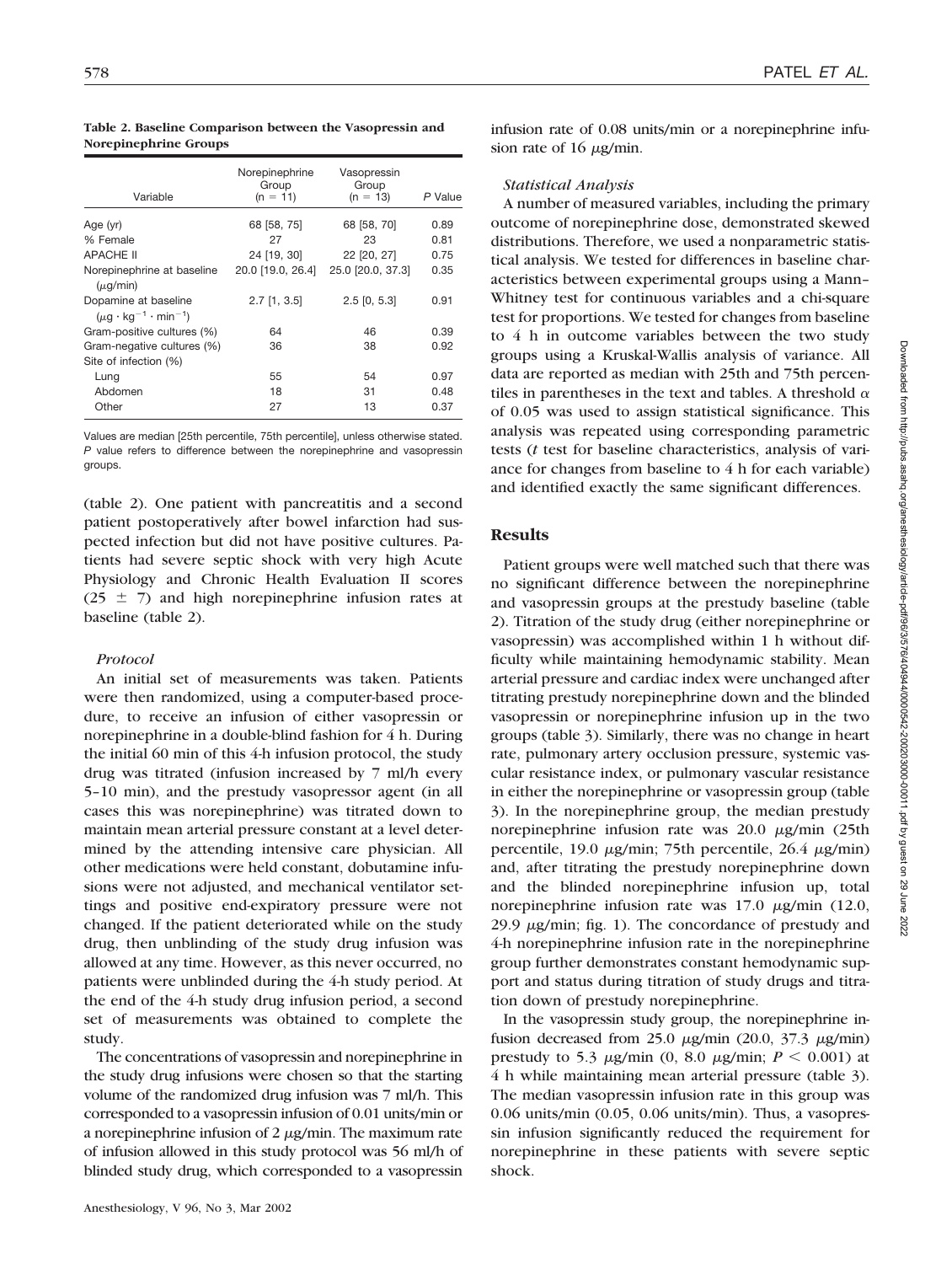#### Variable Norepinephrine Vasopressin Baseline 1990 **A** h Baseline 4 h Baseline 4 h Heart rate (beats/min) 97 (89, 110) 92 (83, 100) 102 (90, 110) 93 (91, 100) Mean arterial pressure (mmHg) 68 (65, 70) 67 (61, 70) 69 (65, 72) 69 (65, 70) Cardiac index  $(l \cdot min^{-1} \cdot m^{-2})$ ) 5.0 (3.8, 5.6) 4.0 (3.2, 5.1) 4.8 (3.5, 5.5) 4.4 (3.1, 5.3) Pulmonary artery occlusion pressure (cm  $H<sub>2</sub>O$ ) 15 (14, 19) 19 (13, 22) 12 (12, 18) 16 (13, 18) Systemic vascular resistance index (dyn  $\cdot$  cm $^{-5}$   $\cdot$  s  $\cdot$  m<sup>2</sup>) 750 (681, 1173) 781 (662, 1263) 905 (838, 1044) 948 (864, 1130) Pulmonary vascular resistance index (dyn  $\cdot$  cm $^{-5}$   $\cdot$  s  $\cdot$  m<sup>2</sup>) 185 (116, 195) 163 (121, 188) 123 (96, 174) 128 (84, 140)

#### **Table 3. Hemodynamic Variables**

Values are median (25th percentile, 75th percentile). No statistically significant differences were observed in any of these variables between groups or over time.

Vasopressin infusion doubled urine output  $(P < 0.05)$ from baseline to  $4 h$  (fig. 2). In contrast, urine output did not change from baseline to 4 h in the norepinephrine group. The vasopressin-induced increase in urine output was associated with a significantly increased creatinine clearance in the vasopressin group ( $P < 0.05$ ; fig. 3) with no change in fractional excretion of sodium (table 4). Thus, vasopressin improved some aspects of renal function.

Vasopressin did not appear to have deleterious effects on other organ perfusion and function. Specifically, gastric-arterial  $P_{CO_2}$  gradient did not change significantly in the norepinephrine group from baseline (8.0 mmHg [3.2, 9.5 mmHg]) to 4 h (6.9 mmHg [5.4, 10.7 mmHg]) or in the vasopressin group from baseline (5.2 mmHg [4.0, 8.0 mmHg]) to 4 h (7.0 mmHg [4.0, 16.2 mmHg]). Similarly, vasopressin infusion did not alter the position of ST segments on the monitor electrocardiogram in the vasopressin group (ST position change of 0.0 mm [0, 0 mm]) or in the norepinephrine group (ST position



**Fig. 1. Mean norepinephrine infusion rate of all patients at the prestudy baseline and after 4 h of study drug infusion is shown for both the norepinephrine and vasopressin groups. Titrating on the blinded control drug (norepinephrine) allowed an expected decrease in the unblinded clinical norepinephrine infusion so that the total (blinded plus unblinded) norepinephrine infusion did not change significantly. In contrast, vasopressin infusion had a marked sparing effect on norepinephrine use (\****P* **< 0.001). Error bars indicate the range from the 25th to 75th percentile.**

change of 0.0 mm [0.0, 0.1 mm]), did not result in arrhythmias and did not change heart rate or the rate– pressure product (table 3). Thus, there was no evidence of coronary hypoperfusion.

Vasopressin, also called antidiuretic hormone, had no effect on sodium or osmolality in blood or urine during the short time course of this study in patients with septic shock (table 4). Baseline vasopressin concentration in the blood was no different between the two groups and was very low  $(1.3 \pm 0.9 \text{ pg/ml})$  for the degree of hypotension of these patients. Vasopressin infusion significantly increased blood vasopressin concentration to  $17.1 \pm 3.9$  pg/ml ( $P \le 0.001$ ), while norepinephrine did not alter vasopressin concentration (0.7  $\pm$  0.5 pg/ml).

# **Discussion**

The principal finding of this study is that vasopressin infusion spared conventional catecholamine use. Compared with a hemodynamically equivalent dose of nor-



**Fig. 2. Mean urine output per hour for all patients in the 4 h before study and in the 4 h during study drug infusion is shown. Not surprisingly, urine output in the norepinephrine group did not change because prestudy norepinephrine was replaced with almost the same dose of blinded norepinephrine infusion during the 4-h study. In contrast, urine output during a vasopressin infusion, which resulted in an equivalent hemodynamic state, more than doubled urine output (\****P* **< 0.001). Error bars indicate the range from the 25th to 75th percentile.**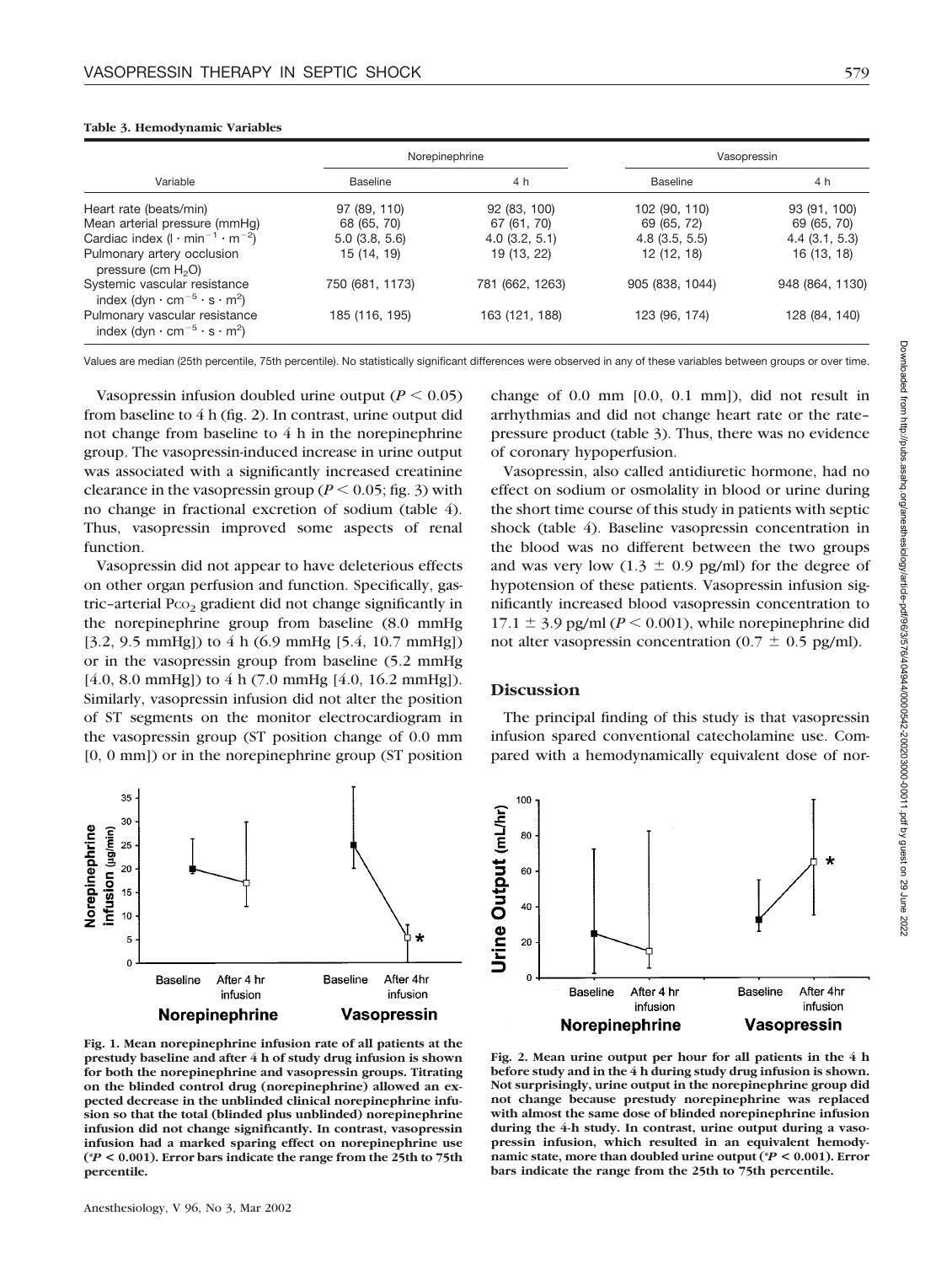

**Fig. 3. Median creatinine clearance for all patients during 4 h before the study and during the 4-h study drug infusion is shown. Creatinine clearance did not change in the norepinephrine group but increased significantly during vasopressin infusion (\****P* **< 0.01). Error bars indicate the range from the 25th to 75th percentile.**

epinephrine, vasopressin infusion significantly increased urine output and creatinine clearance. Vasopressin infusion had no measurable adverse impact on the heart and the gastric-arterial  $P_{CO_2}$  gradient, while maintaining mean arterial pressure and cardiac output in patients with severe septic shock.

Cardiovascular dysfunction contributes importantly to the high mortality rate  $(40-70%)$  of septic shock.<sup>29,30</sup> Vasopressors play a critical role in the cardiovascular management of sepsis, first, by increasing venous tone, which increases venous return and, second, by increasing arterial tone, which increases mean arterial pressure.  $\alpha$ -Adrenergic agonists have been the primary vasopressors used in septic shock to maintain venous tone and mean arterial pressure. However,  $\alpha$ -adrenergic agonists have important potential problems. Little is known about alternative vasopressors, such as vasopressin, in managing clinical septic shock.

Vasopressin is a potentially interesting alternative agent $18$  that has recently been used in septic and distributive shock.<sup>11,12,31</sup> Vasopressin is an endogenous hormone secreted by the posterior pituitary. Activation of  $V_{1a}$  receptors on vascular smooth muscle is responsible for vasoconstriction and increased systemic vascular resistance.<sup>18</sup> Increased vasopressin concentrations activate

baroreceptor reflexes, which reduce heart rate and cardiac output, $23,32,33$  so that vasopressin has little effect on arterial pressure at physiologic concentrations during normal conditions.<sup>14,34–37</sup> However, during hypotension and hypovolemia, vasopressin concentrations are increased significantly, and vasopressin maintains arterial blood pressure by acting as a potent vasoconstrictor.14,16,23,38 When baroreceptor reflexes are impaired, as they are during septic shock, $11,12$  the pressor activity of vasopressin is greatly enhanced.<sup>32,33</sup> The lack of change in heart rate in response to vasopressin infusion that we and other investigators<sup>11,12</sup> observed is consistent with the hypothesis that impaired baroreceptor reflex activity may be the cause of enhanced sensitivity to infused vasopressin.

Our study is currently the only randomized controlled trial comparing vasopressin to norepinephrine in severe septic shock. There are only three previously reported clinical studies of vasopressin in septic shock $11,12,39$  that evaluated a total of 34 patients. One was a case series  $(n = 5)$ ,<sup>11</sup> one was a case-control study  $(n = 19)$ ,<sup>12</sup> and one was a randomized controlled trial ( $n = 10$ )<sup>39</sup> using a placebo control group. These studies suggested that vasopressin spared norepinephrine use, but none compared vasopressin *versus* norepinephrine directly. We chose to compare vasopressin to norepinephrine, rather than compare vasopressin to placebo, because it is already known that vasopressin has vasopressor properties in patients with septic shock,<sup>11,12,39</sup> yet it is not known whether vasopressin has significant beneficial effects compared with conventional norepinephrine therapy. Furthermore, comparison to norepinephrine allowed us to use a double-blind study design, which we believe is an important strength.

We observed low baseline serum vasopressin concentrations in these patients who had severe septic shock, which is similar to results reported by Landry *et al.*<sup>12</sup> These investigators concluded that septic shock is associated with vasopressin deficiency compared with similar degrees of hypotension during cardiogenic shock, because vasopressin concentrations were dramatically increased in patients who had cardiogenic shock. Decreased vasopressin concentrations observed during septic shock<sup>11,12</sup> could be a result of depletion of vasopressin stores in the posterior pituitary, inhibition of

| Table 4. Measures Related to Free Water and Sodium Handling |  |
|-------------------------------------------------------------|--|
|-------------------------------------------------------------|--|

|                                 | <b>Baseline</b> |                |                | 4 h            |
|---------------------------------|-----------------|----------------|----------------|----------------|
| Variable                        | Norepinephrine  | Vasopressin    | Norepinephrine | Vasopressin    |
| FeNa $(%)$                      | 1.5(0.3, 4.7)   | 2.1(0.2, 5.2)  | 2.1(0.2, 4.9)  | 2.8(0.5, 7.2)  |
| Serum sodium concentration (mm) | 136 (135, 139)  | 135 (134, 138) | 136 (133, 142) | 137 (133, 140) |
| Urine sodium concentration (mm) | 37(12, 47)      | 32(19, 52)     | 32 (19, 85)    | 40 (32, 88)    |
| Plasma osmolality (mM)          | 297 (295, 310)  | 297 (292, 307) | 306 (291, 314) | 305 (292, 315) |
| Urine osmolality (mm)           | 333 (301, 359)  | 343 (309, 392) | 360 (311, 379) | 357 (318, 388) |

Values are median (25th percentile, 75th percentile). No statistically significant differences were observed in any of these variables between groups or over time.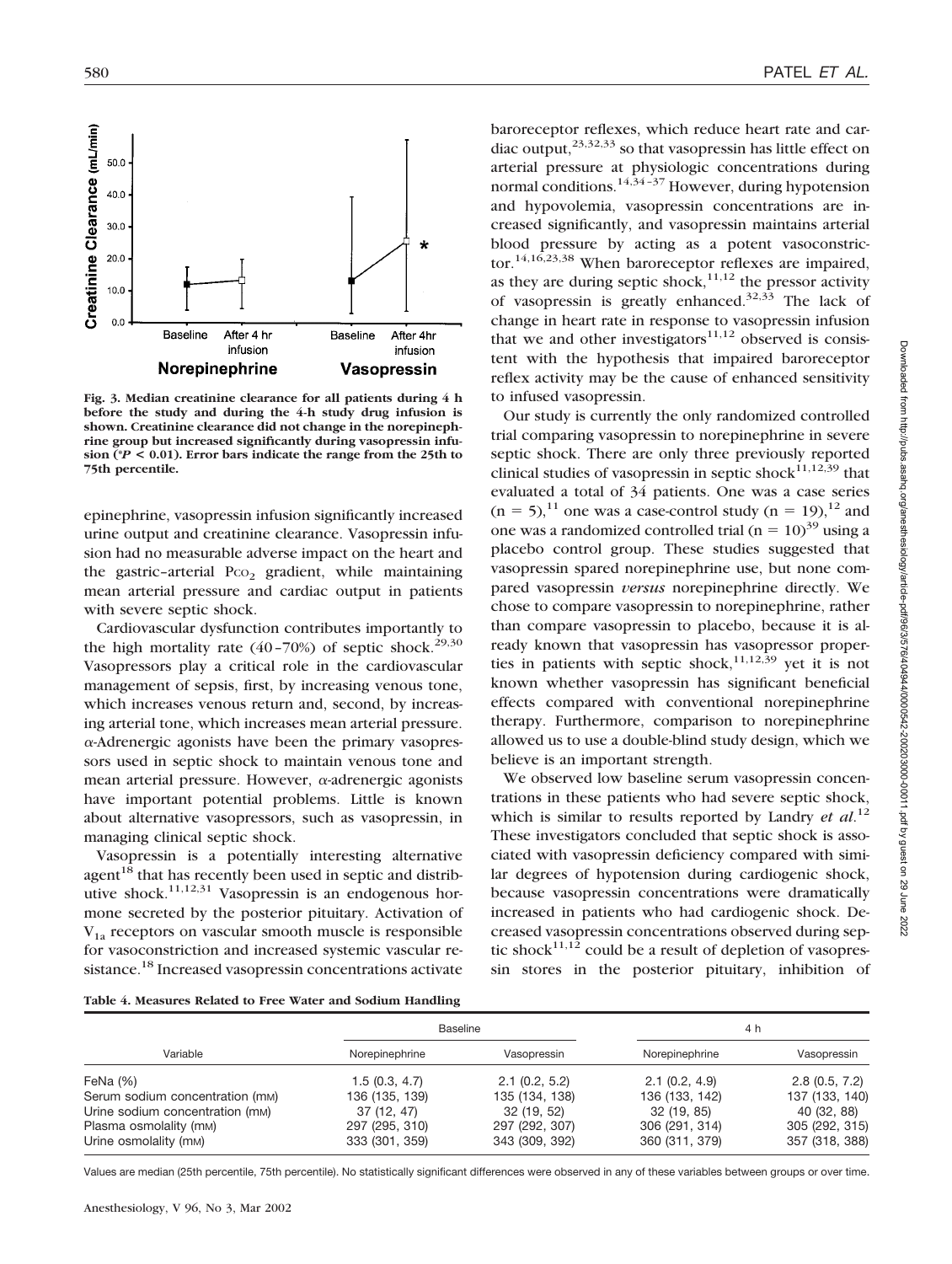vasopressin production (*e.g.*, by increased nitric oxide production), or increased clearance of vasopressin. Increased clearance of vasopressin in septic shock is unlikely because a relatively low-dose infusion of vasopressin increased vasopressin concentrations in our patients and in other studies. $12$  The vasopressin infusion we used restored vasopressin concentrations to those observed in other types of hypotension.<sup>12</sup> Thus, we consider lowdose vasopressin infusion during septic shock to be similar to hormonal replacement therapy as opposed to pharmacotherapy using catecholamines titrated to a blood pressure endpoint.

Vasopressin infusion allowed us to reduce norepinephrine infusion rates while maintaining blood pressure and cardiac output. The bedside critical care nurses were able to titrate on vasopressin and titrate down norepinephrine, while maintaining hemodynamic stability, without difficulty. The resulting cardiac output and pulmonary capillary occlusion pressure (as a measure of left ventricular preload) were unchanged. Lack of a difference in preload, afterload, and cardiac output indicate that there was no difference between the effect of vasopressin and norepinephrine on cardiac function.

The most striking additional finding of this study is that infusion of vasopressin, at a dose that did not alter mean arterial pressure or cardiac output while decreasing norepinephrine infusion, increased urine output and creatinine clearance. Previous studies of the physiology of vasopressin and norepinephrine suggest a plausible explanation. Norepinephrine increases resistance in both the afferent and efferent glomerular arterioles, $^{22}$  which can contribute to decreased glomerular filtration rate, creatinine clearance, and urine output. In contrast, vasopressin increases resistance in efferent glomerular arterioles but has virtually no effect on afferent glomerular arterioles.22 Hence, for similar systemic hemodynamics, replacement of norepinephrine with vasopressin may result in increased glomerular perfusion pressure and flow and, hence, an elevated glomerular filtration rate because of beneficial vasoconstriction of efferent arterioles and relative vasodilation of afferent arterioles.

Vasopressin did not alter gastric–arterial Pco<sub>2</sub> gradients or ST segments on the monitor electrocardiogram. These observations suggest that vasopressin, in the low doses used here, did not result in overt gastric ischemia or coronary perfusion as a result of excessive arterial vasoconstriction. However, gastric-arterial Pco<sub>2</sub> gradients do not fully reflect splanchnic blood flow,  $40, \overline{41}$  so that it is appropriate to interpret these results cautiously—particularly because vasopressin has been used for many years as a splanchnic vasoconstrictor. Although the main vascular effect of vasopressin is vasoconstriction, in low doses, vasopressin induces vasodilation<sup> $42,43$ </sup> in a number of vascular beds *via* oxytocin receptor stimulation, which results in endothelial nitric oxide release. $44$  The vasopressin-induced vasodilatory effects modulate the

vasopressin vasoconstrictor effects so that low-dose vasopressin has less pronounced vasoconstrictor effects, particularly in coronary and cerebral arteries.<sup>45</sup>

This study has a number of limitations. First, the study duration was brief, which we chose to focus on indices of hemodynamic stability and measures of organ function. Thus, these data do not address the issue of whether vasopressin increases survival of septic shock compared with conventional catecholamine therapy. However, the current randomized controlled trial demonstrates that it is feasible to institute low-dose vasopressin therapy, and vasopressin has potentially important physiologic benefits compared with norepinephrine. These results are a necessary starting point for a survival outcome randomized controlled trial. A further potential concern is that our sample size was limited to 24 patients. We chose this sample size to adequately address the current physiologic hypotheses. A much larger sample size will be required to demonstrate a survival benefit. Although the sample size is relatively small, this is the only randomized controlled trial of vasopressin *versus* norepinephrine, the largest randomized controlled trial of any type using vasopressin *versus* another agent in septic shock, and our patients were well matched at baseline. Finally, our entry criterion of a pulmonary artery wedge pressure greater than 12 mmHg may be regarded as somewhat low, although the median wedge pressure for the group was higher (table 3). Thus, the initial vasopressor requirement may have been lower if these patients had received more fluid.

In summary, vasopressin spares conventional vasopressor use in patients with severe septic shock and improves aspects of renal function when compared with norepinephrine. One interpretation of the beneficial effects of vasopressin may be that it reduced the norepinephrine dose and therefore reduced the detrimental effects of high-dose norepinephrine. The results of this very preliminary clinical study are promising, but a larger more definitive study is needed to determine whether vasopressin is safe and effective in terms of meaningful clinical outcomes.

## **References**

1. Ronco JJ, Fenwick JC, Tweeddale MG, Wiggs BR, Phang PT, Cooper DJ, Cunningham KF, Russell JA, Walley KR: Identification of the critical oxygen delivery for anaerobic metabolism in critically ill septic and nonseptic humans. JAMA 1993; 270:1724–30

2. Martin C, Papazian L, Perrin G, Saux P, Gouin F: Norepinephrine or dopamine for the treatment of hyperdynamic septic shock? Chest 1993; 103:1826–31 3. Desjars P, Pinaud M, Potel G, Tasseau F, Touze MD: A reappraisal of

norepinephrine therapy in human septic shock. Crit Care Med 1987; 15:134–7 4. Reinhart K, Sakka SG, Meier-Hellmann A: Haemodynamic management of a patient with septic shock. Eur J Anaesthesiol 2000; 17:6–17

5. Schreuder WO, Schneider AJ, Groeneveld AB, Thijs LG: Effect of dopamine vs norepinephrine on hemodynamics in septic shock: Emphasis on right ventricular performance. Chest 1989; 95:1282–8

6. Bomzon L, Rosendorff C, Scriven DR, Farr J: The effect of noradrenaline, adrenergic blocking agents, and tyramine on the intrarenal distribution of blood flow in the baboon. Cardiovasc Res 1975; 9:314–22